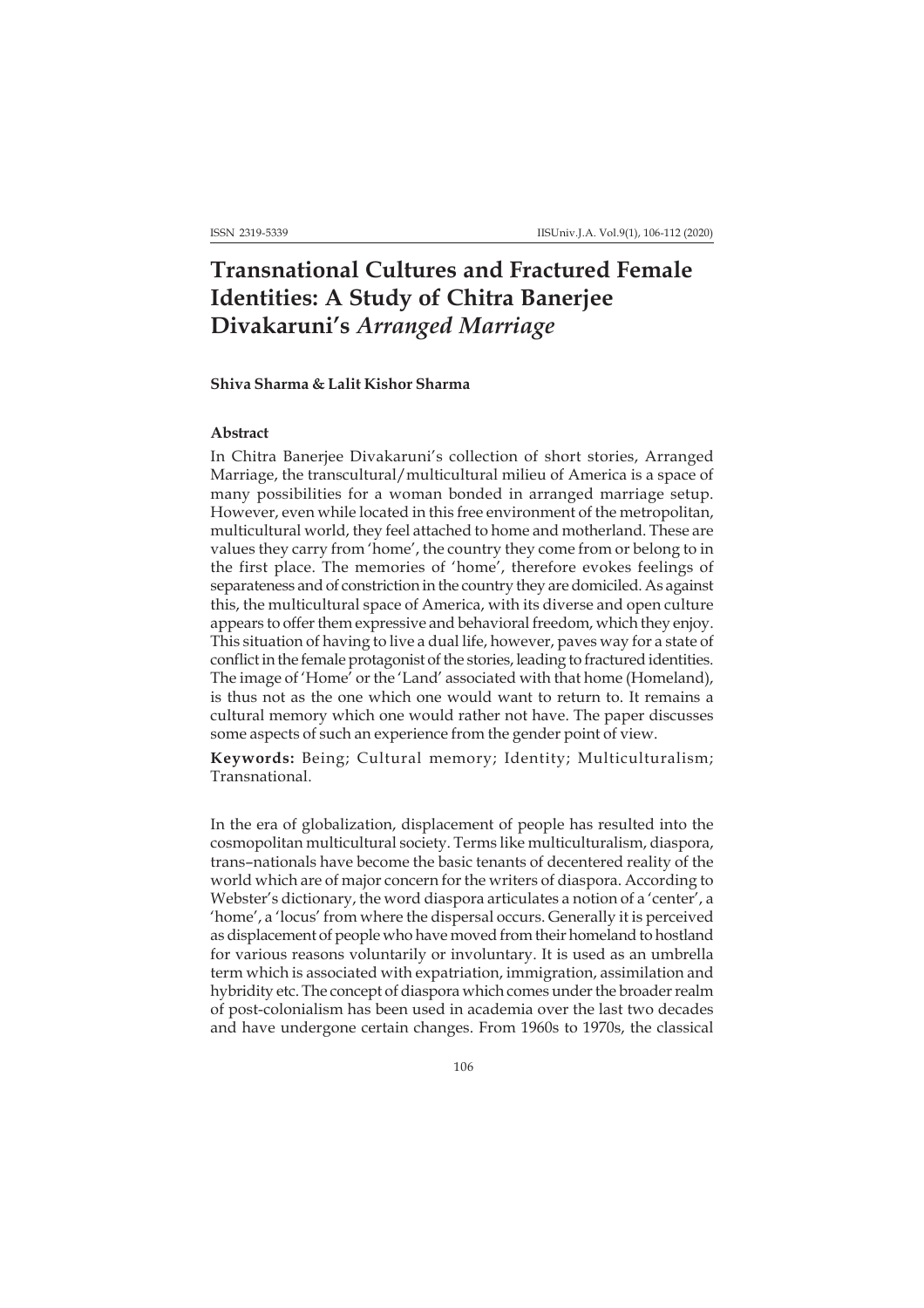meaning of diaspora was termed as the dispersion of Africans, Americans, and the Irish. From 1980s onwards, this term was used as 'expatriates', 'expels', 'political refugees', 'alien residents', 'immigrants', 'racial minorities', etc. From the mid1990s, diaspora stands for the people who live outside their national territories (Cohen 1977: 9). Binaries of homeland and host land, insider and outsider, pure and hybrid, subject and object etcetera have become more complex and unfathomable with post modernism, post colonialism and post- structuralism making it a more open ended to variety of inclusions. Postcolonial writers, Gayatri Spivak Homi K. Bhabha, Edward Said, Vijay Mishra, Stuart Hall etcetera have introduced multi referential and multi vocal dimensions of this uncanny term diaspora. They have foregrounded the questions of 'cultural 'polyvalency' and which further stretches to marginality, plurality and perceived 'Otherness'. Vijay Mishra, referring to Derrida marks the intrinsic problem in diaspora:

A critical diaspora theory addresses the following questions raised by Derrida: "Where then are we? Where do we find ourselves? With whom can we identify in order to affirm our own identity and to tell ourselves our own history? First of all, to whom do we recount on?" In a Socratic answer, Derrida suggest, "One would have to construct oneself, one would have to be able to invent oneself without a model and without an assured addressee." (Paranjape, 32)

Edward Said in his Orientalism 1978, ascertains the European cultural tradition of 'Orientalism', a peculiar way of identifying the East as 'Other', and inferior to the west. Bhabha's the notion of "hybridity" expresses a state of "in betweenness" as in a person who is torn between two worlds, which negate his belonging to either location. The trauma and existential quandaries of an individual relocating himself as doubled, or hybrid, or unstable are the chiefs concern for diaspora. Uma Parmeswaran, a noted Indo-Canadian writer has highlighted the diasporic consciousness as follows: "The first is nostalgia for the homeland, left behind mingled with fear in strange land. The second is a phase in which one is so busy in adjusting to the new environment that there is little creative output. The third phase is shaping of diaspora existence by involving themselves in ethno-culture issues. The fourth is when they have arrived and started participating in the larger world of politics and national issues." (1998: 108). These aforesaid transitional phases can be termed as Adopt, Adapt and Adept in post- colonial terminology. These expressions stand for the gradual process of assimilation and acculturation which every migrant goes through. In the process of assimilation in an alien land an individual has to go through mental conflict, nostalgia, longingness, exile and alienation which led to crisis of identity. In new host land their grasp of their own culture conflicts the new adopted culture. The idea of one's homeland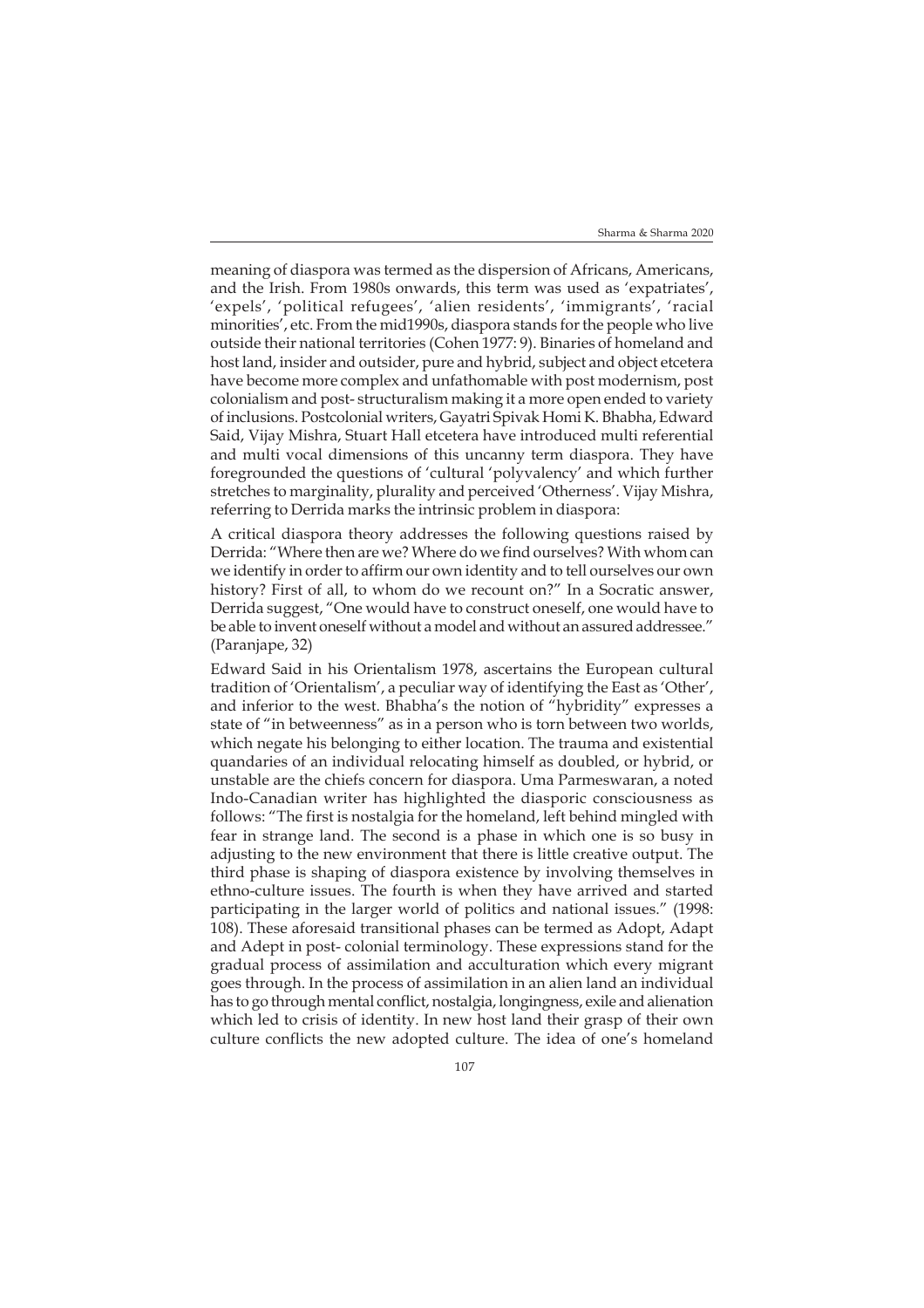#### IISUniv.J.A. Vol.9(1), 106-112 (2020)

becomes the center that further gives raise to all intricacies of diaspora. Vijay Mishra calls Homeland desh to which all places become videsh. And the absence of homeland makes rest of all unfamiliar, foreign and other. The notion of 'Other' expounded by Edward Said and 'Subaltern' previously defined by Gramsci is further extended by historians who define these notions in terms of both hegemonic practices and in terms of class, caste, age, gender. In these hegemonic practices gender and culture are predominate the whole diasporic discourse. As Prof. Jasbir Jain writes, "Expatriate writing occupies a significant position between cultures and countries. It generates theory and defines positions as it constructs a new identity which negotiates boundaries and confines and relates to different temporal and spatial metaphors. Cultures travel, take root or get dislocated and individuals internalize nostalgia or experience amnesia. Writers living abroad live on the margins of two societies and cultural theory are today being created by people who live on the margins" (Jain 11).

Repercussions of this in-betweenness, fluid self, unstable nature of personal and gender identity have been beautifully portrayed by new generation of South Asian female writers such as Jumpa Lahiri, Anita Desai, Bharti Mukharjee, Meena Alexander etcetera. These Indian born female writers have profoundly influenced the realm of diasporic literature being aware of immigrant's experiences in host country. These writers present individual women whose subjectivities are the result of cultural hybridization. These women are neither fully uprooted from their homeland nor were able to fix their identities in foreign environs. They carry their native cultural values with them as N. Jayaram rightly called it "the socio-cultural baggage carried by an immigrant" (Jayaram 49) which comes into contrast with their new understanding of foreign culture. Women's lives in diasporic situation are doubly painful, struggling with western culture and new patriarchies.

Chitra Banerjee Divakaruni is one such first generation immigrant writer. She has spent part of her life in America. She is a prolific writer, story teller, poet and social activist. She as an expatriate has penned down her minute observations and experiences in her works. Her works majorly deal with feminism and diasporic consciousness of female which are problematic areas of contemporary postcolonial theory. Divakaruni adding a different dimension to female identity shows how an Indian woman becomes prey of patriarchy and orthodoxy in foreign land also. As an immigrant Divakaruni projects the struggle, isolation, rootlessness and anxiety of an Indian woman. Divakaruni beautifully portrays how an Indian expatriate woman synthesize two different cultures Indian and American, as result of which she emerges a fractured self. Her main area of focus is once again immigrant experience as Divakaruni says "Expatriates have powerful and poignant experiences when they live away from their original culture – and this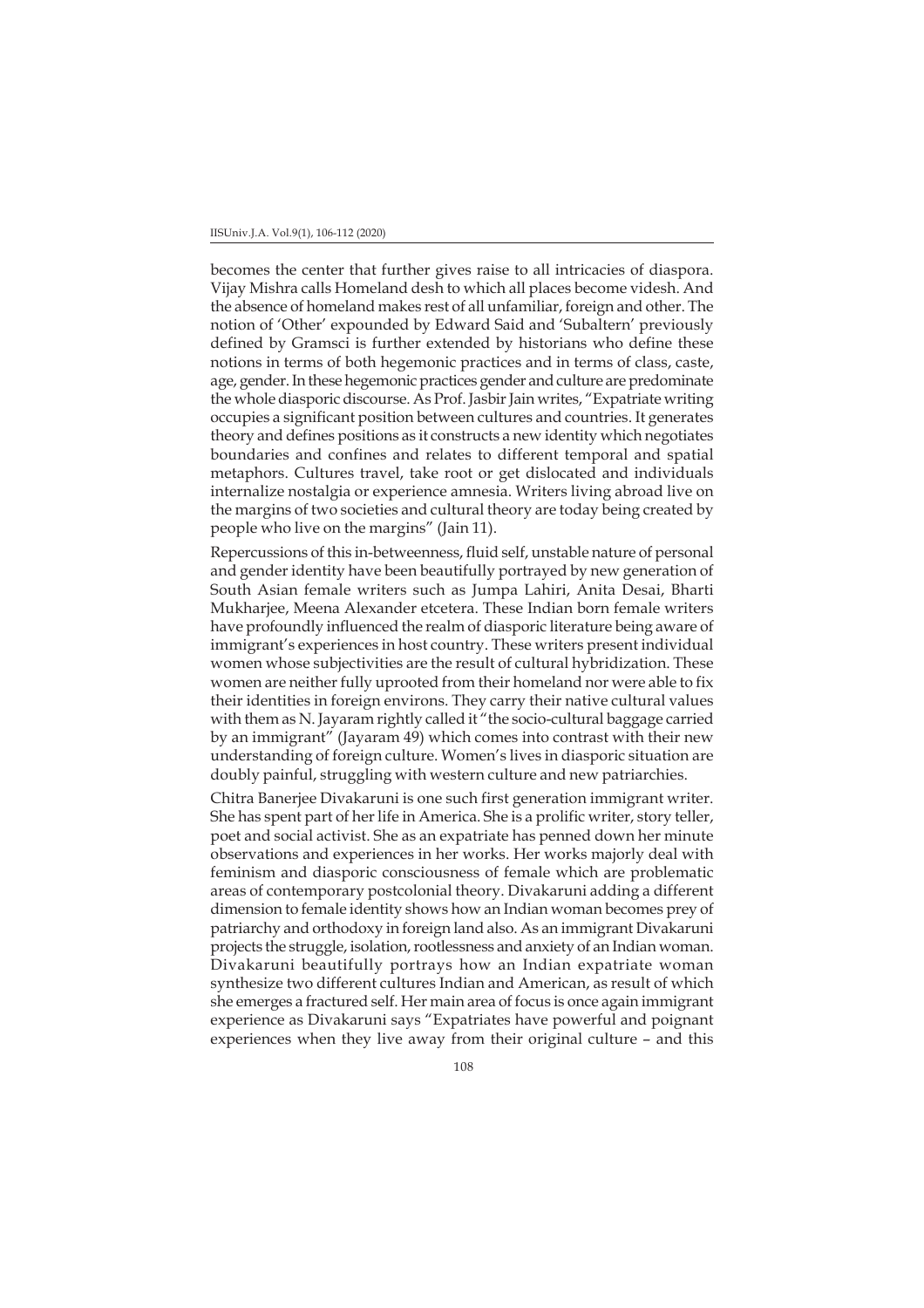'becomes home, and never quite', and then you can't really go back and be quite at home there either" (Divakaruni Profile by Arthur J. Pais)

This paper focuses upon her first collection of short story Arranged Marriage (1995) which won several prestigious awards. Arranged Marriage consists of eleven short stories which are the amalgamation of varied female characters from varied places and different age groups. In these stories Divakaruni has beautifully blended Indian villages and western settings of New York and California, contrasting both cultures. All the stories move around fractured female identities which are the result of cultural variation when they encounter foreign culture. Each story is a unique description of an individual's diasporic consciousness. Divakaruni has skillfully narrated socio psychological trauma and disillusionment of female immigrants and their adaption to such situations. The stories also outline the various issues women face in social system which is still patriarchal to a great extent. Some of those stories are being analyzed in the light of various issues of diasporic female consciousness.

'The Bats' is the first story of this collection set in India. The story depicts the life of a Indian woman and her daughter in a patriarchal male dominating society. The story also shows the trauma and sufferings of Indian wife who shows courage to leave her husband's home but ultimately destined to return to him due to social pressure and norms of Indian society. Divakaruni uses the metaphorical title 'The Bats' who are destined to return to orchards and trees only to be killed by poison which can be seen in the following lines.

"I guess they just don't realize what's happening. They don't realize that by flying somewhere else they ll be safe. Or maybe they do, but there is something that keeps pulling them back here."(8)

The second story of collection 'Clothes' talks about Sumita an immigrant Indian woman and her adjustment in California after marriage. The title becomes the symbolic metaphor for different phases in Sumita's life. Unlike the protagonist of the previous story, Sumita is fortunate to have a husband who adores her. But entering into a new alien country creates anguish and fear in her mind.

"Would I ever see my parents again? 'Don't send me so far away', I wanted to cry, but of course I didn't. It would be ungrateful. Father had worked so hard to find this match for me. Besides, wasn't it every woman's destiny, as Mother was always telling me, to leave the known for the unknown?"

After a week of her marriage in California she finds herself in a very different cultural milieu. Being in another country also she is not able to get rid of traditional values of homeland which she has carried. Performing all the duties of an Indian wife she creates a mini India in her home in California.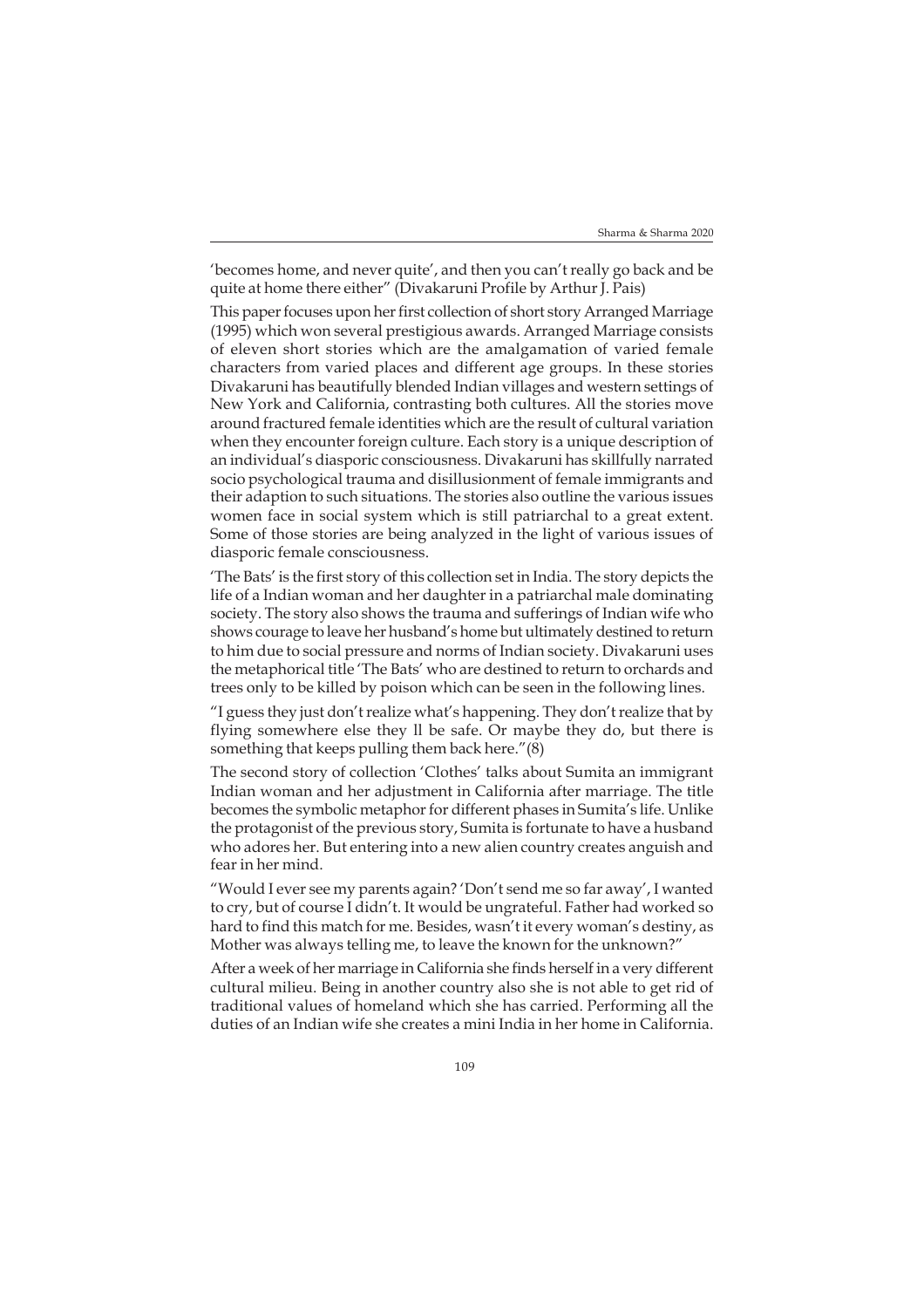#### IISUniv.J.A. Vol.9(1), 106-112 (2020)

The memories of 'home', therefore, do not evoke feelings of belonging but rather those of bondage and constriction. This synthesis of two cultures makes her nostalgic for her own homeland. As Femke Stock in his essay Home and Memory rightly says "the act of remembering is always contextual, continuous process of recalling, interpreting and reconstructing the past in terms of the present and in the light of an anticipated future."(24) People in host land struggling with new cultural space are no more able to fix their roots at their homeland again. After the death of her the husband, Sumita has no longing to go back to India. Her conflict of consciousness is quite evident in these lines.

"That's when I know I cannot go back. I don't know yet how I'll manage, here in this new, dangerous land. I only know I must. Because all over India, at this very moment, widows in white saris are bowing their veiled heads, serving tea to in-laws. Doves with cut-off wings" (33).

People migrate to host land with many expectations and ambitions but assimilation a new land is not as easy as per their expectations. The process of assimilation is full of dark realities which are often faced by the migrants. The next story 'Silver Pavements and Golden Roofs' set in Chicago deals with the same dark realities of diaspora such as exile and racism. The protagonist of this story is a young ambitious girl Jayanti, full of expectations and dream in new host land. But her dreams and expectations are shattered when she becomes the prey of racism and exile like her uncle and aunt. Martin Bauman in his essay Exile counts repercussions of migration and exile in an alien country. "The term 'exile' is resonant with ideas of forced emigration, displacement, social and political marginalization of an individual or a group of refugees. It aligns to experiences of loneliness, foreignness, homesickness, and an enduring longing to emigrate to the place of origin" (19) Jayanti's sense of alienation when she is left with no identity of her own is quite evident in these lines. "Now the others take up the word, chanting it in high singsong voices that have not broken yet, nigger, nigger, until I want to scream, or weep. Or laugh, because can't they see that I'm not black at all but an Indian girl of good family?" (51) Jayanti's beautiful image of America as silver pavement and golden roofs is shattered with the encounter of contrasting realities of this new world. As an immigrant, she is destined to tear between two worlds imaginary and real, joyful and painful. She tries to escape the cruel realities of America by thinking about her dream life in America.

"It is snowing. I step outside onto the balcony, drawing my breath in at the silver marvel of it, the fat flakes cool and wet against my face as in a halfforgotten movie. ... The snow has covered the dirty cement pavements, the sad warped shingles of the rooftops, and the rough noisy edges of things. I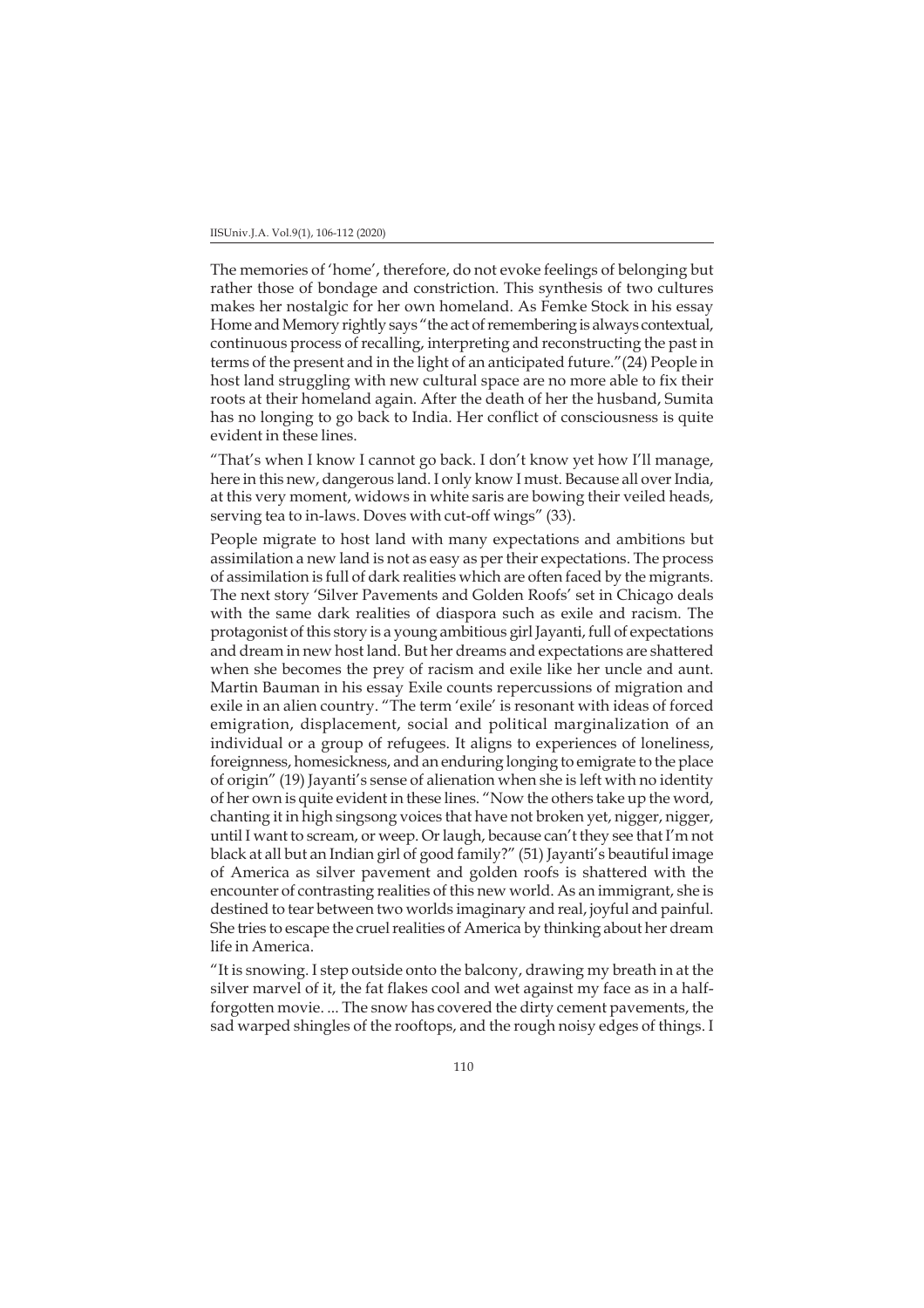hold out my hands to it, palms down, shivering a little. The snow falls on them, chill, stinging all the way to the bone. But after a while the excruciating pain fades ....the snow has covered my own hands so they are no longer brown but white, white, white. And now it makes sense that the beauty and the pain should be part of each other" (AM 55, 56).l

Cultural fracturedness is pivotal to the entire rubric of diasporic consciousness. This cultural fracturedness sometimes leads to transcendence of the individual self. In next story "Perfect Life" the protagonist Meera, an Indian girl in favour of her dreams and American life rejects the traditional roles of motherhood and wife. As she says:

"Because in Indian marriages becoming a wife was only the prelude to that all-important, all-consuming event – becoming a mother. That wasn't why I'd fought so hard – with my mother to leave India; with my professor to make it through graduate school; with my bosses to establish my career." (76)

The story further encompasses the metamorphosis of Meera as an individual after meeting a six -year- old child Krishna. It rejuvenates her soft emotions which were buried under some corner of western consciousness. Divakaruni has beautifully shown diasporic woman's material and spiritual insecurities which create the vacuum in them.

"I wanted to tell her.....The need of children came before the needs of adults, I had learned that already. Mother-love, that tidal wave, swept everything else away. Friendship, Romantic fulfillment. Even the need of sex."(98-99)

The next story titled 'Doors' transmits a perfect example of marital relations that are ruined because of the cultural clashes. Title of the story 'Door' does not only mean physical barrier but it is a metaphor for the cultural and psychological barriers in people. Preeti, an Indian girl but brought up in the US, falls in love with and marries Indian boy Deepak, who has recently become the part of US culture. Their easy- going relationship gets complicated with the arrival of Deepak's friend Raj. Preeti being an Americanized girl is very conscious of her privacy and preferences which get disturbed with Raj's intrusion. Losing her personal space she becomes almost paranoid or insane. Divakaruni has been able to show Preeti's anguish and trauma as follows:

"Instead for the first time, she lay down alone in the big bed they'd bought together the week before the happiness of that day, but there was only a black square filled with snow and static, as when watching a video, one comes across a portion of the tape that has been erased by accident. She lay there; feeling the night cover her slowly, layer by cold, clean layer. And when the door finally clicked shut, she did not know whether it was in the guest room or deep inside her own being."